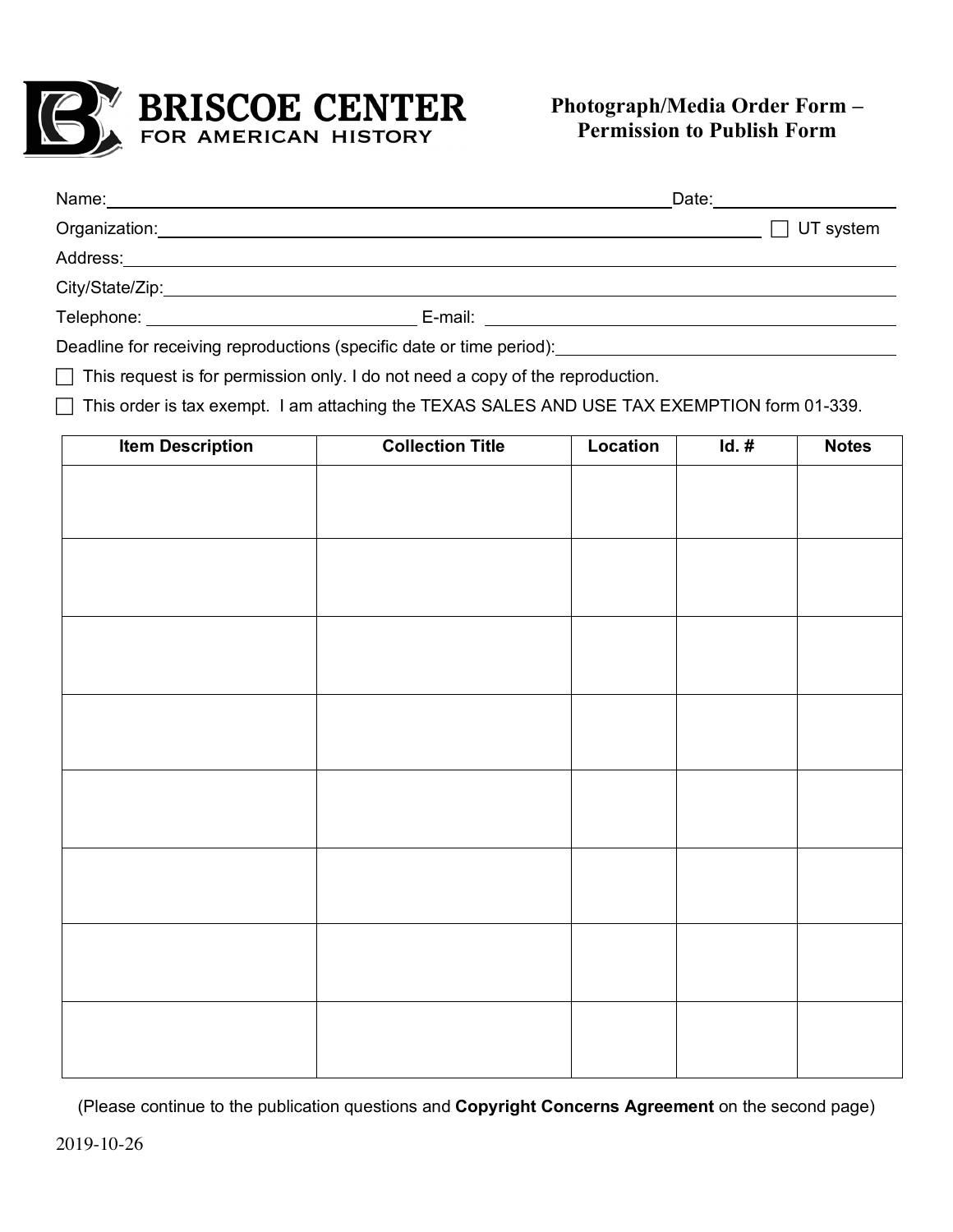These reproductions are for personal/research purposes only. Please continue to the **Copyright Concerns Agreement** and signature below.

 $\Box$  I am requesting permission to publish, exhibit, or use in facsimile reproduction. In the space below, please list title of work, publisher, and anticipated date of publication:

\*I agree to use the credit line supplied below.

\*I agree to provide to the Dolph Briscoe Center for American History a gratis copy of the final publication or other product that utilizes these reproductions

## **Copyright Concerns Agreement**

\*Please note: the Briscoe Center does not hold the copyright to most items in its collections. Clearance of copyright is always the responsibility of the person wishing to publish or display material. Patrons are responsible for securing permission to reproduce materials either from the DBCAH or from other copyright holders and for complying with copyright laws. Please direct questions about copyright to the Photo Services Coordinator.

I WILL DEFEND, INDEMNIFY, AND HOLD HARMLESS THE DOLPH BRISCOE CENTER FOR AMERICAN HISTORY, THE UNIVERSITY OF TEXAS AT AUSTIN, AND THE UNIVERSITY OF TEXAS SYSTEM, ITS BOARD OF REGENTS, ITS OFFICERS, EMPLOYEES AND AGENTS AGAINST ALL CLAIMS, DEMANDS, COSTS, AND EXPENSES, INCLUDING WITHOUT LIMITATION, ATTORNEYS' FEES, INCURRED AS A RESULT OF ALLEGED OR ACTUAL COPYRIGHT INFRINGEMENT OR ANY OTHER LEGAL OR REGULATORY CAUSE OF ACTION ARISING FROM THE USE OF THE DOLPH BRISCOE CENTER FOR AMERICAN HISTORY MATERIALS TO THE EXTENT THAT THE LAWS OF THE U.S. AND TEXAS ALLOW.

\*I have read and agree to comply with the Dolph Briscoe Center for American History photographic policies as outlined above and will not alter, reproduce, or use images in any other way than as stated on this form.

Signature: **Date: Contract Contract Contract Contract Contract Contract Contract Contract Contract Contract Contract Contract Contract Contract Contract Contract Contract Contract Contract Contract Contract Contract Cont** 

## **(***Staff use only in this box.***)**

**The Dolph Briscoe Center for American History Authorization**

The University of Texas Dolph Briscoe Center for American History hereby authorizes you to publish or to use in facsimile reproduction the material(s) identified above, for which the Center has ownership rights. In giving its permission, the Center retains its right to publish these materials and to grant permission to others to do so. **This authorization does not remove the requestor's responsibility to obtain the permission of the copyright holder in accordance with the copyright protections described on the copyright page of our website:** http://www.cah.utexas.edu/research/fine\_print.php

Briscoe Center Signature: Date:

Title: **The Structure of the Structure of the Structure of the Structure of the Structure of the Structure of the Structure of the Structure of the Structure of the Structure of the Structure of the Structure of the Struct** 

**Please use the following credit:**

Additional comments: